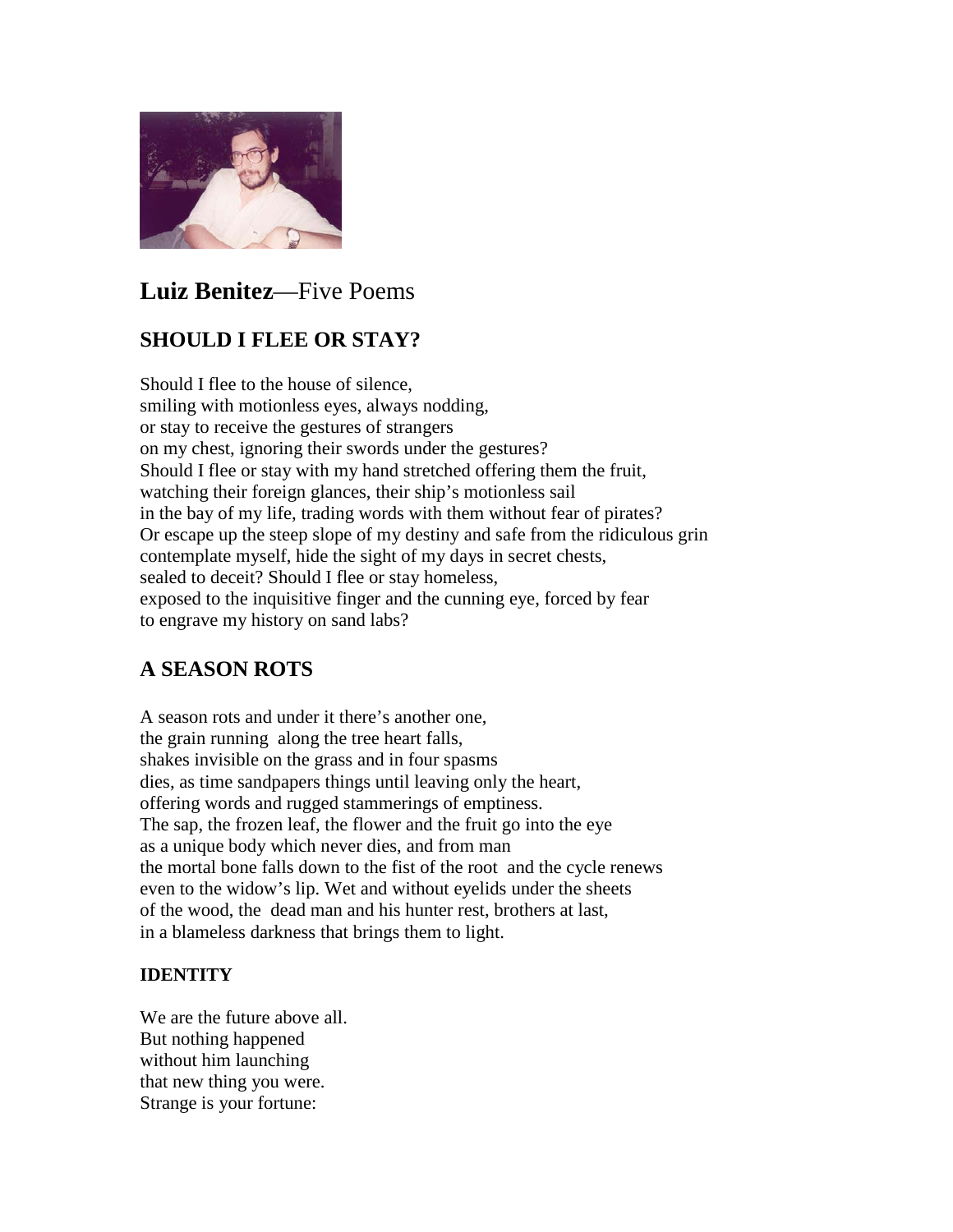to be someone who is someone while it changes. I'll appoint your figure as relative and relative every line of its traces. And I'm going to appoint your gloomy heart for it's radiant as well: you go to the reverse through the reverse and to what is near, you go through the distant. So sunken, so fast, so secret a man, a woman see their shadows, their leaps and their steps. Even grief was necessary; your joy was a goldsmith, an abstract, untiring mason: today you are the erect and also the wrecked stone. Look at these grinding stones, so many doors and entrances remember what is blurry, whisper your true name. We are. And also we are what never depends upon us. So sunken, so fast, so secret a man, a woman see their shadows, their leaps and their steps. The secret of these waters was always their immortality. They create the hands. They are the hands.

#### **THE STRANGER**

In the life of others like a nomadic face we enter with violence, with reserve or aware of us as field to others who cross us. But we are always the stranger. Gestures and voices going into the road and in all directions the wood moved by the unceasing whisper of unseen stories, pierce us and leave: the slightest contact we call years, weeks, months. We cannot keep anything or anybody, every glance is pavement to the course. When everything abides he will say he has arrived.

#### WHERE MEMORY REMAINS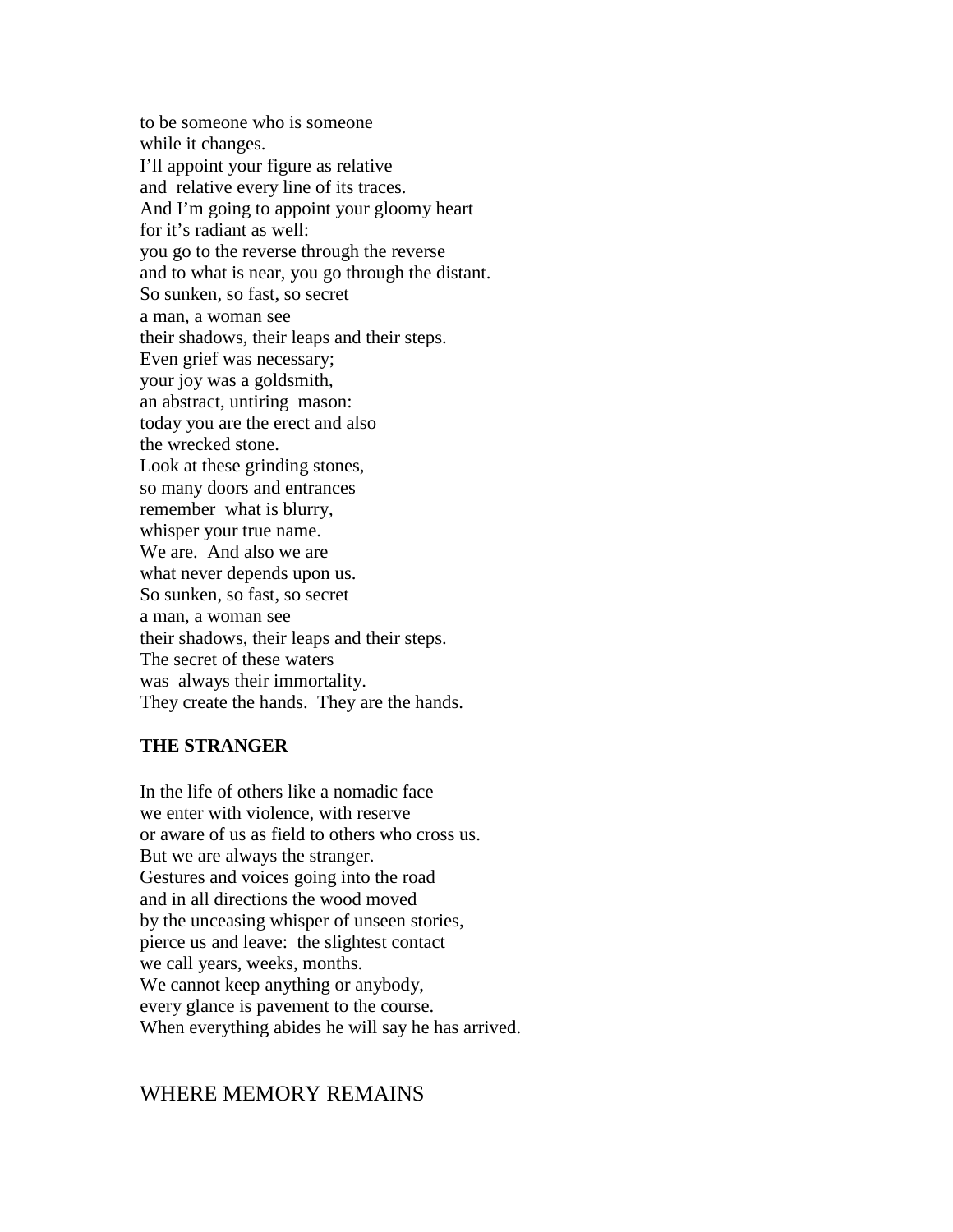Where memory remains, that happy, pregnant noon or gloomy government, yet dances the first morning of the world, there are prints of rough wheels on a plain now held by the mountains, a miracle that amazes and warms and calms down. A libellula amorously knitting the air rebuilds the invisible history; as in your eyes, the initial wings glitter in the air of a first yesterday, with experiments of fish and essays of snakes, with projected tigers that would then roar, so real, in the night. And not even an eye, not even an eye, not even yours, to see the flight of reptiles in the green marshes with their membranous hope and its green scales, nor to the first tenants of the marine hospice in the depth. Nothing: neither the sign of a hand's trace in the wet rocks at the border nor the foot sole in the mud where musical bushes grew. Mud and sky and water and the natural simple breathing of things: the novelty of barks torn off by the wind took the whole evening by itself. Among the maples, the cold that was young in the world, went by naked, without knowing it was like this one, slow, in November. The infinite space of the valleys where the whole moon could commit suicide, herons and clouds going up the marsh and the last cry of a heavy animal dying in the high and thick of the forest, night of noon, and was reborn without knowing among the low thickets. The thick alligators like living buildings in a nightmare, O the daily miracle of those massive shapes that lifted their childish eyes to the vault looking for the explanation to the dream, O the early progress of the thousand traces under the stones, just as the twilight revived the scolopendra of mortal mouth and the mosquitoes gave their living alphabet to the white orchids,